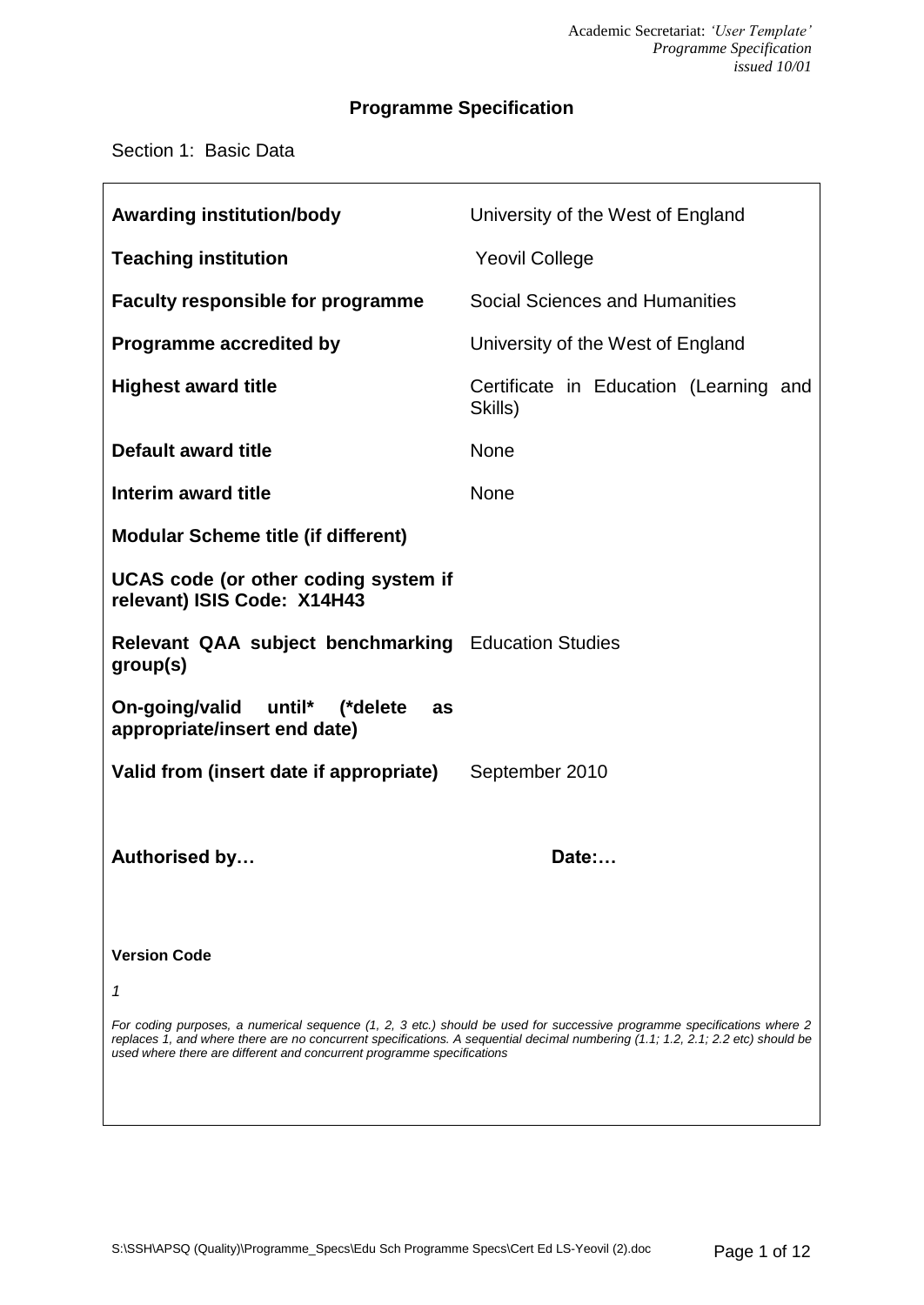## **Section 2: Educational aims of the programme**

This part time in-service Certificate in Education (Learning & Skills) programme aims to provide trainees with opportunities to develop and eventually demonstrate their competence in the New Overarching Professional Standards for Teachers, Tutors and Trainers in the Lifelong Learning Sector as set out by the Secretary of State via the sector specific council Lifelong Learning UK (LLUK). These standards relate to six domains: *Professional Values and Practice*, *Planning for Learning*, *Specialist Learning and Teaching*, *Learning and Teaching*, *Assessment of Learning* and *Access and Progression*. University Teacher education programmes relating to the Standards are expected to draw directly upon a series of 'core and optional units' developed by LLUK, which expand the Standards. The programme is designed and delivered through a partnership between the University and approved providers. Trainees completing the programme successfully will be prepared not only to teach their subject at the required level, but also be able to work effectively and creatively with colleagues from the wider workforce in inter-professional teams. The UWE Learning & Skills teacher on the Certificate in Education is educated as a reflective and extended practitioner, able to reflect critically on their own practice, able to articulate and appraise underlying value positions and to engage with educational literature and other evidence in order to improve their effectiveness in a range of contexts. In addition the programme aims to develop practitioners who will understand, and be able to uphold, the likely professional code of the Institute for Learning (April 2008) and who are committed to their ongoing professional development. This particular 'Cert Ed' programme is intended especially to facilitate entry for practising teachers of vocational subjects and to widen participation in full professional teacher education for the learning and skills sector.

## **Section 3: Learning outcomes of the programme**

*The award route provides opportunities for students to develop and demonstrate knowledge and understanding, qualities, skills and other attributes in the following areas: …*

#### **A Knowledge and understanding**

| <b>Learning Outcomes</b>                                                                                                                                                                              | Teaching/learning methods and strategies:                                                                                                                                                                                                                  |  |
|-------------------------------------------------------------------------------------------------------------------------------------------------------------------------------------------------------|------------------------------------------------------------------------------------------------------------------------------------------------------------------------------------------------------------------------------------------------------------|--|
| 1. Display a detailed knowledge and<br>understanding of their chosen area of study.                                                                                                                   | These will include lectures, seminar discussions,<br>peer discussions, mentor and tutor guidance,<br>progress reviews, use of videos, case-study                                                                                                           |  |
| 2. Have a detailed knowledge of their subject<br>area and pedagogy related to teaching the<br>range of curricula to be encountered in the<br>Learning & Skills sector and/or other<br>specifications, | exercises, simulations, role-play, directed study<br>and enquiry tasks, directed reading, use of on-<br>line materials and opportunities to develop<br>understanding through reflection on practice with<br>associated setting of targets for development. |  |
| 3. Demonstrate the capability to adopt an ethical<br>stance in relation to their practice.                                                                                                            | The Qualified Teacher for the Learning and Skills<br>Sector (QTLS) Standards and core unit<br>framework is used to structure their experience                                                                                                              |  |
| 4. Understand the significance and implications<br>of contextual factors relating to their practice.                                                                                                  | and focuses on professional attributes,<br>knowledge and understanding and skills. Delivery<br>of the programme is underpinned by the five key                                                                                                             |  |
| 5. Understand and demonstrate positive values<br>relating to their practice.                                                                                                                          | outcomes for children and young people<br>identified in Every Child Matters and expanded<br>upon in Youth Matters.                                                                                                                                         |  |
| 6. Have a commitment to ensuring equity and<br>social justice relating to their practice.                                                                                                             | Taught sessions are founded upon the<br>requirement that trainees read a range of<br>recommended literature, that they develop active<br>reading strategies and that they complete the                                                                     |  |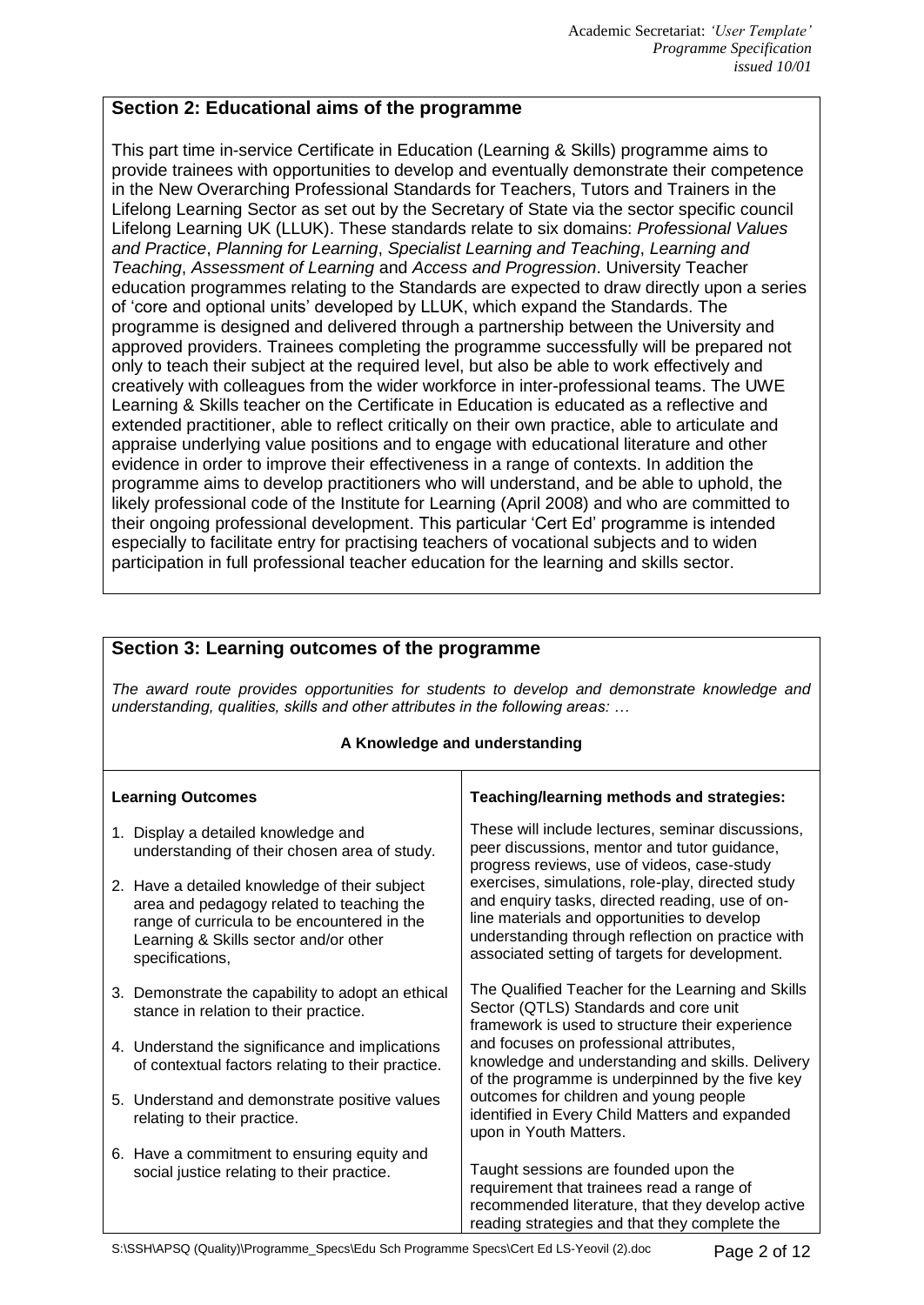#### **B Intellectual Skills**

| <b>Learning Outcomes</b>                                                                             | Teaching/learning methods and strategies:                                                                                                                                                           |
|------------------------------------------------------------------------------------------------------|-----------------------------------------------------------------------------------------------------------------------------------------------------------------------------------------------------|
| 1. Able to think critically.                                                                         | Intellectual skills will be developed through the<br>full range of teaching and learning methods and                                                                                                |
| 2. Able to utilise reflection in the learning and<br>teaching process.                               | strategies as outlined above.                                                                                                                                                                       |
| 3. Able to analyse, evaluate and synthesise<br>concepts using given classification/principles        | Opportunities to apply knowledge in the<br>development of intellectual skills are provided in<br>taught sessions and through independent work<br>including evaluating evidence (eg research into    |
| 4. Able to develop informed lines of argument<br>drawing on identified perspectives and<br>contexts. | learner attainment), analysing case studies,<br>creating presentations for a designated audience<br>that require synthesis of ideas on a given topic,<br>engaging in discussions requiring coherent |
| 5. Able to interrogate a range of relevant<br>literature                                             | argument and exploration of values.                                                                                                                                                                 |
|                                                                                                      | <b>Assessment</b>                                                                                                                                                                                   |
| 6. Able to demonstrate a considered approach                                                         | Intellectual skills are assessed throughout the                                                                                                                                                     |
|                                                                                                      | programme utilising the various methods outlined<br>above. In particular, written assignments and oral<br>presentations are able to demonstrate trainees'                                           |
|                                                                                                      | developing intellectual skills.                                                                                                                                                                     |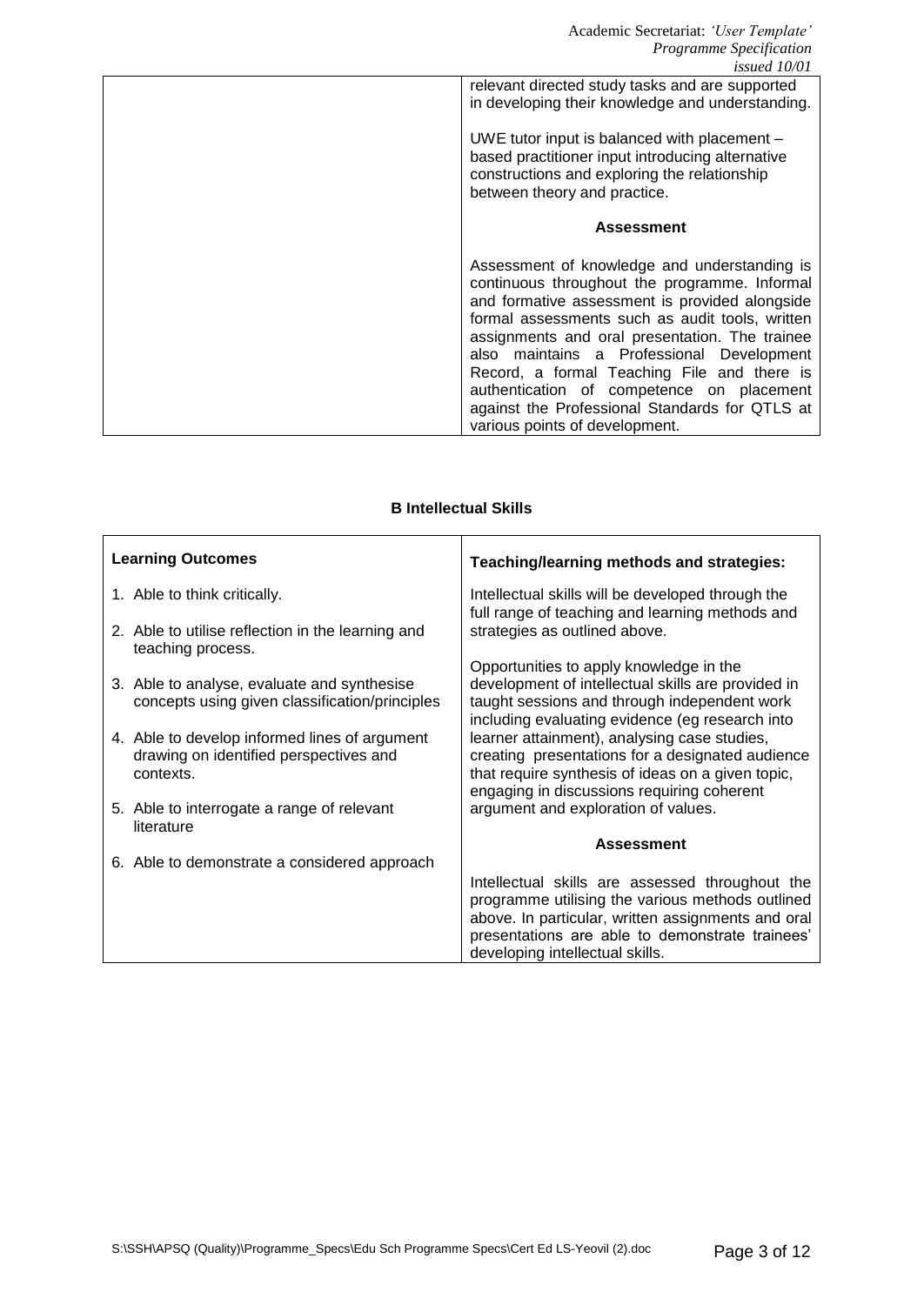## **C Subject, Professional and Practical Skills**

| <b>Learning Outcomes</b>                                                                                                                                                                                                                                                                                                                                                                        | Teaching/learning methods and strategies:                                                                                                                                                                                                                                                                                                   |  |
|-------------------------------------------------------------------------------------------------------------------------------------------------------------------------------------------------------------------------------------------------------------------------------------------------------------------------------------------------------------------------------------------------|---------------------------------------------------------------------------------------------------------------------------------------------------------------------------------------------------------------------------------------------------------------------------------------------------------------------------------------------|--|
| 1. Able to meet the standards for the<br>recommendation for QTLS as set out by the<br>Secretary of State and to show evidence of<br>successful completion of work based<br>placements and other relevant experiences.<br>2. Able to demonstrate a detailed knowledge and<br>understanding of the relevant subject or<br>curriculum area and the related pedagogy to<br>be an effective teacher. | Subject, professional and practical skills are<br>developed through the range of teaching and<br>learning methods and strategies outlined above.<br>Opportunities to develop these skills are provided<br>within the university through eg peer led<br>development sessions and in placements through<br>structured reflection on practice. |  |
| 3. Able to identify, plan, justify, deliver and<br>evaluate teaching and learning and other<br>professional activities.                                                                                                                                                                                                                                                                         | <b>Assessment</b><br>Subject, professional and practical skills are                                                                                                                                                                                                                                                                         |  |
| 4. Able effectively to organise and manage the<br>learning environment.                                                                                                                                                                                                                                                                                                                         | assessed throughout the programme utilising the<br>various methods outlined above. In particular,<br>through the placement-based assessment of                                                                                                                                                                                              |  |
| 5. Able to assess and monitor the progress of<br>the learners and use relevant data and other<br>sources to evaluate the effectiveness of their<br>teaching.                                                                                                                                                                                                                                    | trainees' progress towards meeting the QTLS<br>Standards.                                                                                                                                                                                                                                                                                   |  |
| 6. Able to demonstrate knowledge and<br>understanding of how learners develop and<br>the factors that influence their progress and<br>well-being.                                                                                                                                                                                                                                               |                                                                                                                                                                                                                                                                                                                                             |  |
| 7. Able to identify with and work within current<br>statutory frameworks (eg Every Child/Youth<br>Matters) and specific agendas for the<br>children's workforce (e.g. Common Core of<br>Skills and Knowledge)                                                                                                                                                                                   |                                                                                                                                                                                                                                                                                                                                             |  |
| 8. Able to identify a relevant range of<br>professional and research based sources and<br>use these appropriately in professional<br>practice.                                                                                                                                                                                                                                                  |                                                                                                                                                                                                                                                                                                                                             |  |
| 9. Able to plan and/or conduct professionally<br>grounded research or enquiry within agreed<br>guidelines using given principles in a<br>systematic way using primary and/or<br>secondary sources.                                                                                                                                                                                              |                                                                                                                                                                                                                                                                                                                                             |  |
| 10. Able to demonstrate an appropriate level of<br>critical professional reflexivity and able to set<br>personal and professional development<br>targets.                                                                                                                                                                                                                                       |                                                                                                                                                                                                                                                                                                                                             |  |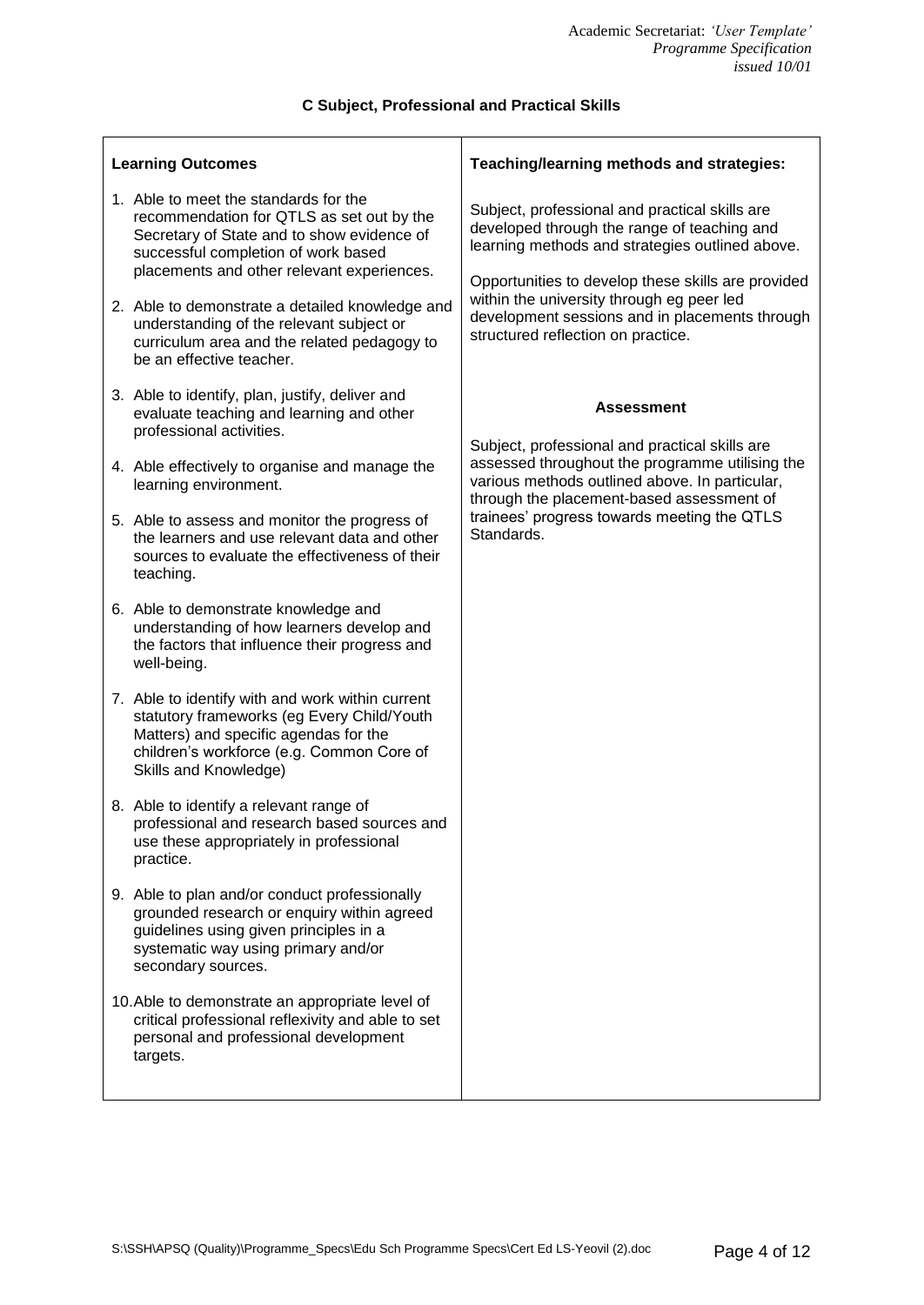## **D Transferable Skills and other attributes** т

 $\overline{\phantom{a}}$ 

| <b>Learning Outcomes</b>                                                                                                                  | Teaching/learning methods and strategies:                                                                                                                                                                                                                                          |  |
|-------------------------------------------------------------------------------------------------------------------------------------------|------------------------------------------------------------------------------------------------------------------------------------------------------------------------------------------------------------------------------------------------------------------------------------|--|
| 1. Able to analyse and convert information and<br>concepts.                                                                               | Transferable skills are developed through the<br>range of teaching and learning methods and<br>strategies outlined above.                                                                                                                                                          |  |
| 2. Able to organise and present ideas in a<br>coherent manner.                                                                            | In particular they are developed by drawing on<br>the prior work and life experiences of trainees                                                                                                                                                                                  |  |
| 3. Can engage confidently<br>professional<br>in.<br>communication.                                                                        | within the groups. Trainees are expected to work<br>in subject and cross-subject teams undertaking                                                                                                                                                                                 |  |
| 4. Is reflective on the processes and outcomes<br>of their own and others' learning in order to<br>improve practice.                      | seminar activities, group projects and<br>presentations. Presentation skills are developed<br>in the college and on placement.                                                                                                                                                     |  |
|                                                                                                                                           | Other transferable skills and other attributes are                                                                                                                                                                                                                                 |  |
| 5. Makes effective use of a wide range of ICT<br>applications in study and appropriate learning<br>and teaching situations.               | developed in variety of ways using the diversity of<br>approaches as referenced. Directed study tasks<br>require the use of systematic observation and the<br>analysis of data. Trainees are required to use ICT                                                                   |  |
| 6. Can apply literacy and numeracy skills to<br>support teaching<br>wider professional<br>and                                             | whenever appropriate eg within formal and<br>informal presentations and in their classroom                                                                                                                                                                                         |  |
| activities.                                                                                                                               | teaching.                                                                                                                                                                                                                                                                          |  |
| 7. Is able to work effectively, with initiative, as an<br>independent, self-motivated and self-critical<br>learner.                       | The programme's strong emphasis on<br>independent study, supported by the online<br>learning environment (UWEonline), and an active<br>reading strategy, promotes independence and                                                                                                 |  |
| 8. Has a commitment to collaborative and co-<br>operative working in a range of appropriate<br>professional settings and can both support | motivation.                                                                                                                                                                                                                                                                        |  |
| and be proactive in leadership.                                                                                                           | Assessment                                                                                                                                                                                                                                                                         |  |
|                                                                                                                                           | Transferable skills are assessed throughout the<br>programme utilising the various methods outlined<br>above. In particular, they are assessed through<br>the trainees' developing professional competence<br>and ability to work as a professional colleague in<br>the placement. |  |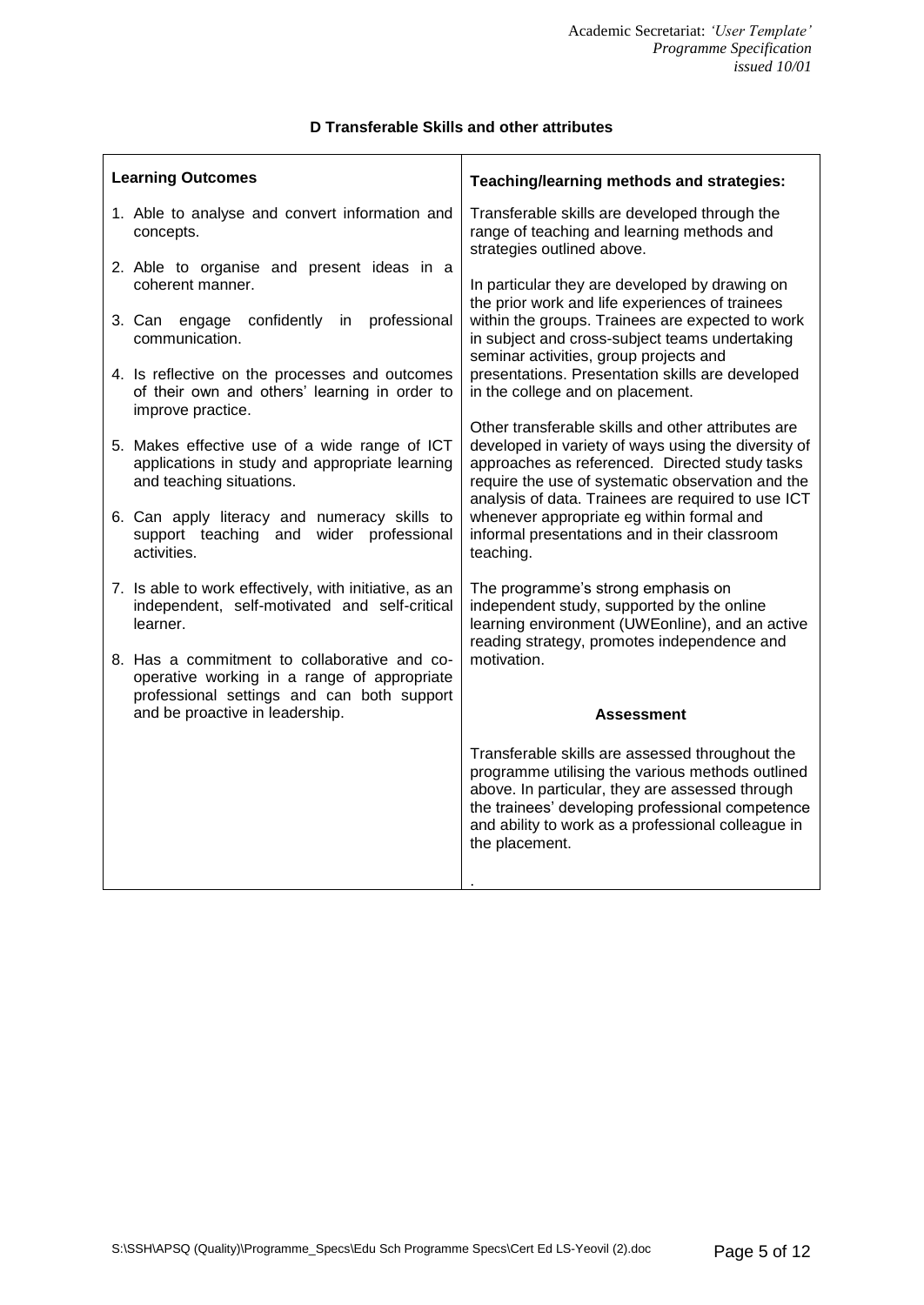#### **Section 4: Programme structure**

The Programme offers teacher education for in-service teachers in a range of teaching subjects. It is designed to allow teachers who have begun their studies in teacher education in other, less academically advanced programmes appropriate accreditation for prior learning and build quickly with appropriate support towards an outcome to their studies which will help them become the extended professionals the learning and skills sector desperately needs in all subjects but especially in the occupational and vocational subject areas. The programme offers a training experience that prepares participants to engage in initial teacher education as they teach in the 16+ phases of education. Where appropriate and possible all trainees, are encouraged also to gain experience with 14 and 15 year old students or in work based learning (WBL) and the programme offers an opportunity to participants to undertake specialist modules in these areas. An enquiry assignment offers alternative opportunities for specialised professional development. Trainees are assessed against the LLUK QTLS Standards and the programme is designed to be flexible to accommodate any individual training needs.

#### **Compulsory Modules**

To achieve the Certificate in Education (Learning & Skills) trainees must complete the following units of assessment against which the Professional Standards are mapped:

- $\circ$  UTLGMU-20-1, Preparing for Teaching in the Learning and Skills sector (20 credits Level 1)
- o UTLGMW-20-1, Planning and Enabling Learning and Assessment (20 credits Level 1)
- o UTLGMX-10-2, Preparing for Advanced Study; Reflective Professional Practice (10 credits Level 2)

In addition trainees must successfully complete the following professional practice modules which are undertaken in-service:

- UTLGMV-10-1, Practical Teaching and Professional Development (1) (10 credits Level 1)
- UTLGMY-20-2, Practical Teaching and Professional Development (2) (20 credits Level 2)

### **Optional Modules**

An element of choice may be offered. In the module 'Preparing for Advanced Study' trainees must decide whether they wish the remainder of their study to be at *Level 2* or, for purposes of progression, at *Level 3*. They must therefore decide whether they wish to take one of the following two pathways. Like all other awards proposed at this time by the School of Education, either route is consistent with the nationally approved LLUK Diploma in Teaching in the Lifelong Learning Sector (DTLLS) or its constituent stages (PTLLS and CTLLS).

#### **Level 2 Package**

This package consists of module:

o UTLGN3-40-2, Context and Curriculum in Lifelong Learning – Longer Study (40 credits Level 2)

#### **Level 3 Package**

This package consists of module:

o UTLGN3-40-3, Context and Curriculum in Lifelong Learning – Longer Study (40 credits Level 3)

## **The total credit rating for the Award is therefore 120 credits, representing either**

S:\SSH\APSQ (Quality)\Programme\_Specs\Edu Sch Programme Specs\Cert Ed LS-Yeovil (2).doc Page 6 of 12 i) Level 2 package: 50 @ Level 1, and 70 @ Level 2. ii) Level 3 package: 50 @ Level 1, 30 @ Level 2 and 40 @ Level 3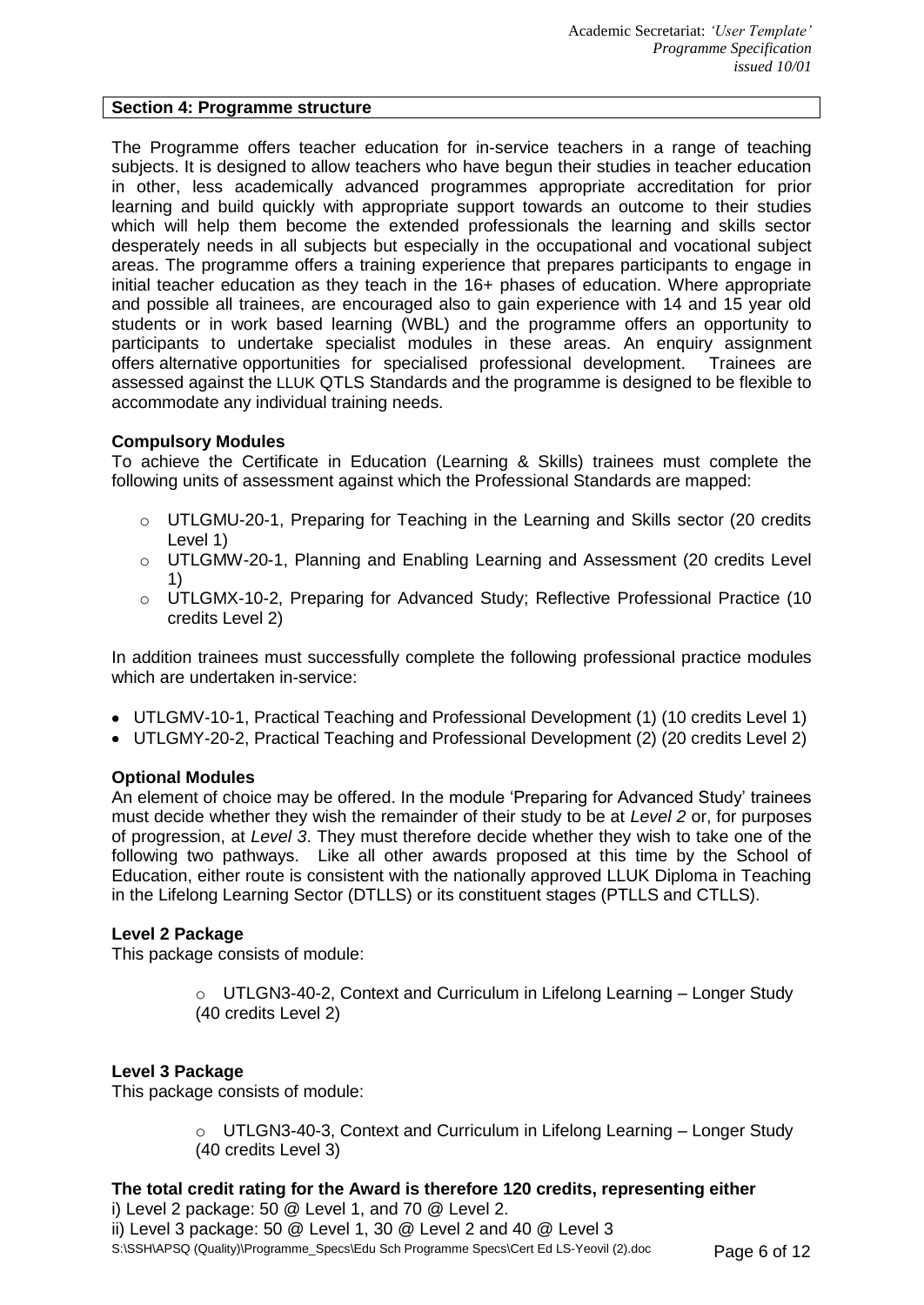| <b>ENTRY</b><br>↓ | level 1                            | <b>Compulsory modules</b><br>UTLGMU-20-1:<br>Preparing for<br>Teaching in the<br>Learning and Skills<br>Sector<br><b>UTLGMV-10-1:</b><br>$\bullet$<br><b>Practical Teaching</b><br>and Professional<br>Development 1<br><b>UTLGMW-20-1:</b><br>$\bullet$<br>Planning and<br><b>Enabling Learning</b><br>and Assessment<br><b>Core modules</b><br>None | <b>Optional modules</b><br>None. | <b>Interim Awards:</b><br>• Credit requirements<br>50 credits at Level 1<br>Other requirements<br>٠<br>Nil                                                                                                                                      |
|-------------------|------------------------------------|-------------------------------------------------------------------------------------------------------------------------------------------------------------------------------------------------------------------------------------------------------------------------------------------------------------------------------------------------------|----------------------------------|-------------------------------------------------------------------------------------------------------------------------------------------------------------------------------------------------------------------------------------------------|
|                   | $\boldsymbol{\mathsf{N}}$<br>level | <b>Compulsory modules</b><br><b>UTLGMX-10-2:</b><br>$\bullet$<br>Preparing for<br>Advanced Study;<br>Reflective<br>Professional<br>Practice<br><b>UTLGMY-20-2;</b><br><b>Practical Teaching</b><br>and Professional<br>Development (2)<br><b>Core modules</b><br><b>UTLGN3-40-2:</b><br>Context and<br>Curriculum in<br>Lifelong Learning             | <b>Optional modules</b><br>None. | <b>Interim Awards:</b><br>Credit requirements:<br>$\bullet$<br>30 Credits from<br>Level 2 Compulsory<br>modules<br>plus<br>40 Credits from Core<br>modules at Level 2<br>or<br>40 Credits from Core<br>modules at Level 3<br>Other requirements |
|                   | level <sub>3</sub>                 | <b>Compulsory modules</b><br>Nil                                                                                                                                                                                                                                                                                                                      | <b>Optional modules</b><br>None. | <b>Prerequisite</b><br>requirements<br>Minimum<br>$\bullet$<br>credit/module<br>requirements<br>other                                                                                                                                           |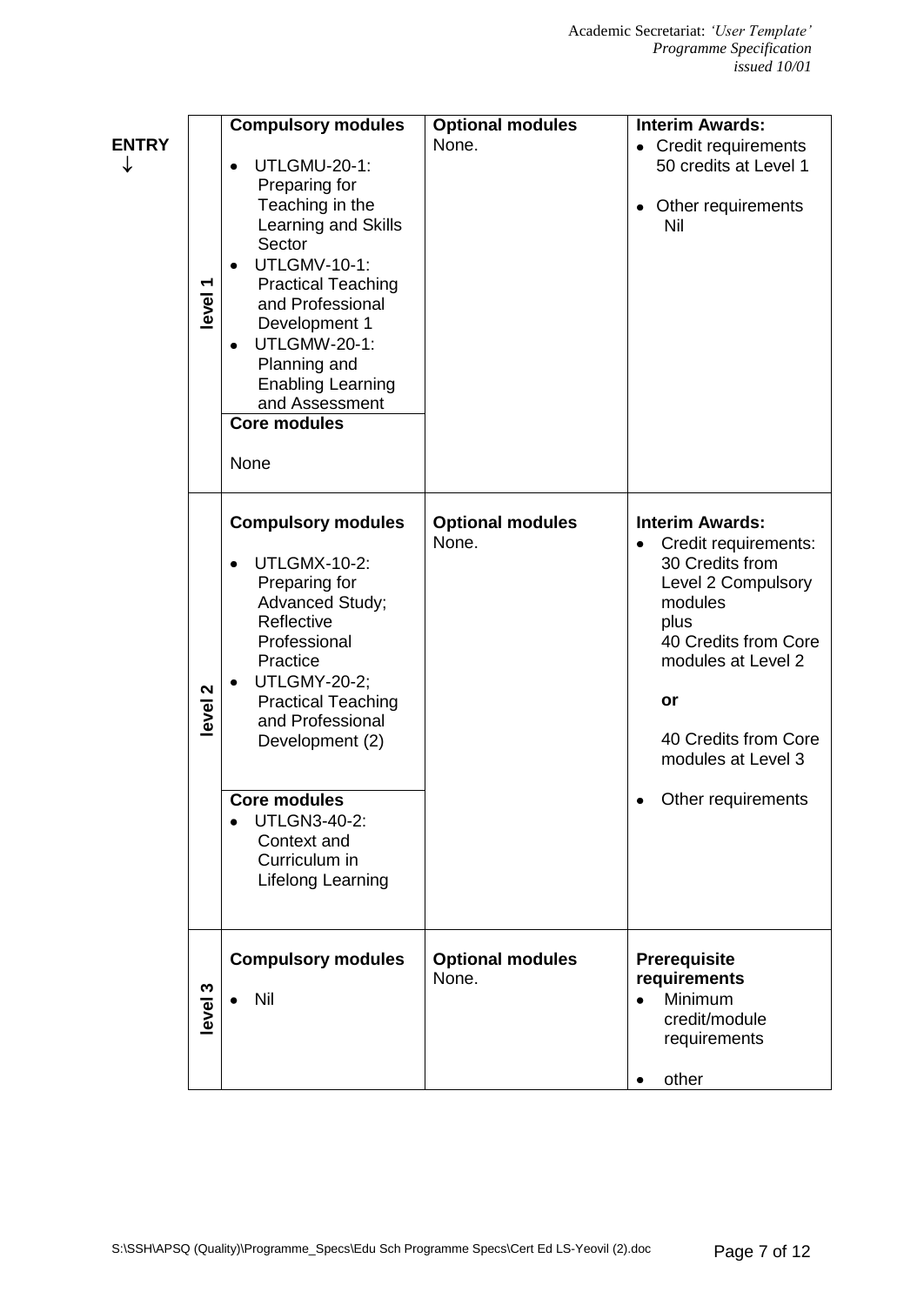|                                                                   | wouca 19701                                                                     |
|-------------------------------------------------------------------|---------------------------------------------------------------------------------|
| Core modules                                                      | Awards:                                                                         |
| UTLGN3-40-3:<br>Context and<br>Curriculum in<br>Lifelong Learning | • Target/highest<br>Cert<br>Ed (Learning<br>and<br>Skills)<br>Default title Nil |
|                                                                   | <b>Credit requirements</b>                                                      |
|                                                                   | 120 Credits, of which                                                           |
|                                                                   | not less that 50 are at                                                         |
|                                                                   | Level 1 or above, and                                                           |
|                                                                   | 70 are at Level 2 or                                                            |
|                                                                   | above.                                                                          |

## $\rightarrow$  GRADUATION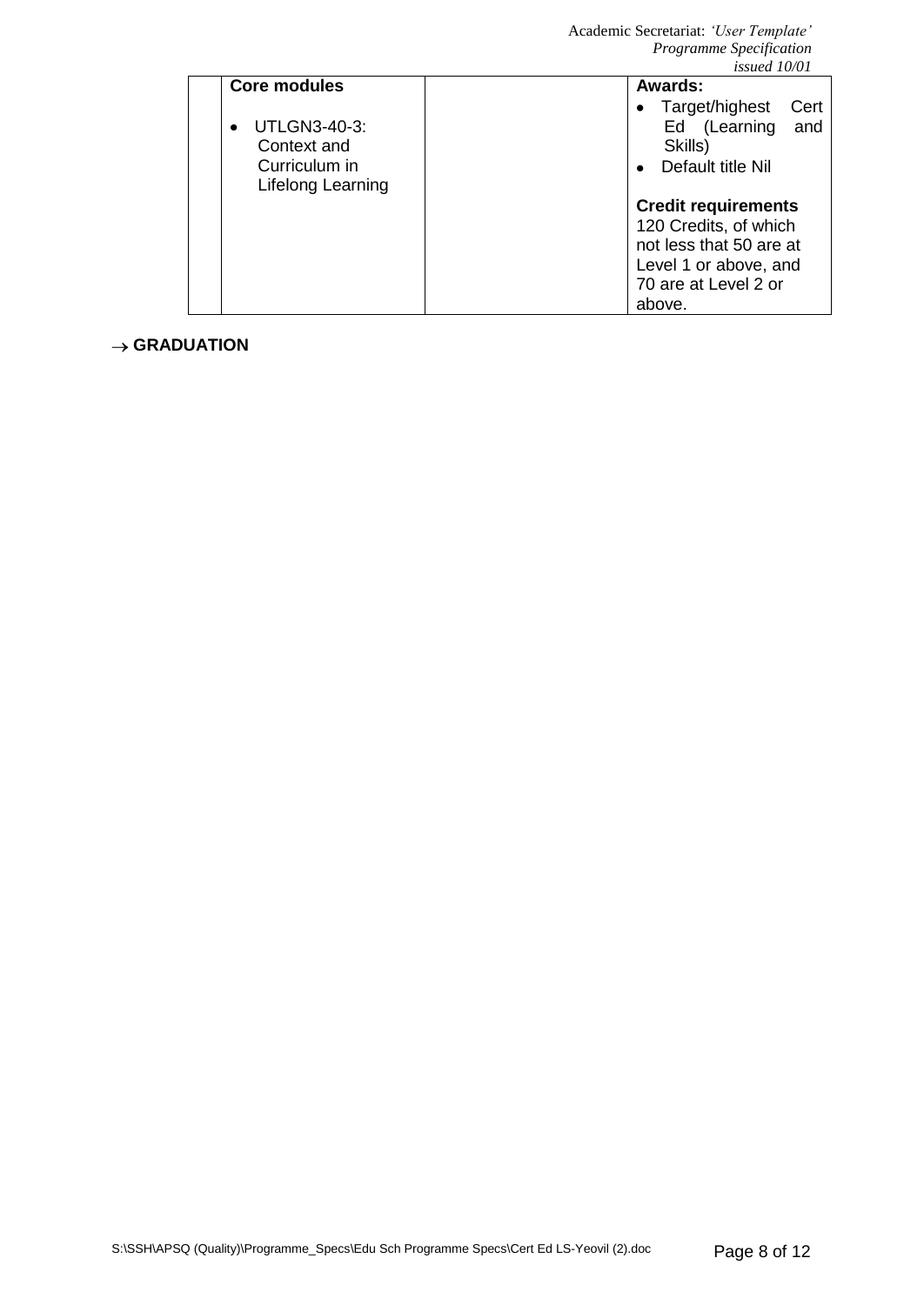## **Section 5: Entry requirements**

Entry requirements are as follows:

- ◆ relevant subject qualifications at a minimum of NQF level 3 or equivalent:
- the availability of a minimum of 150 teaching hours consistent with completing the two  $\bullet$ practical teaching modules at the appropriate times;
- $\bullet$  the availability of appropriate subject specialist support as required by the modules;
- appropriate personal and intellectual qualities to be teachers in the learning and skills sector.

### **Section 6: Assessment Regulations**

University Academic Regulations and Procedures

### **Section 7: Student learning: distinctive features and support**

The programme is designed and delivered through a full partnership ensuring delivery at the university and at approved colleges is consistent and quality assured.

The programme of study is intended to be responsive to individual training needs and this is achieved through a range of strategies. Within the programme all trainees complete an audit of their individual training needs and begin a Professional Development Record, noting any progress that they may already have made towards meeting any of the QTLS Standards. The School of Education supports each trainee in auditing and monitoring their subject knowledge and ICT skills, in identifying their support needs for developing necessary skills in literacy and numeracy and in achieving success in the QTLS skills tests. The School of Education also, in collaboration with employing institutions, assists trainees in developing a reflective review file of their progress towards QTLS (Teaching File) with at least three University Tutor review points throughout the year. This process provides a key mechanism for identifying and responding to individual training needs.

Trainees are allocated a personal Tutor at the start of the programme. This tutor has responsibility for discussing the trainee's individual training needs and, where possible, together with relevant colleagues at the workplace helping the trainee meet those needs. This tutor also helps the trainee monitor her/his progress on the programme, writes the trainee's reference and ensures completion of their Professional Development Record and Teaching File.

The programme design reflects careful consideration of the current and future needs of a widening sector. The basis is that trainees in all subjects are assessed against the national QTLS Standards. However, where, through discussion with their Personal Tutor and Group Tutor, trainees express an emerging professional preference for including within their training a focus on 14 – 16 provision, or on WBL, they may be encouraged to gain relevant teaching experience if opportunities exist at the place of employment and if otherwise appropriate. They may then take an appropriate elective in one of these areas, or, alternatively, undertake an enhanced research assignment in another specialist area. Their choice can be reflected in their observations and assessments and this focus will be clearly recorded in references.

As this is a modular programme, provided individual modules, once started, are completed, there is some flexibility in the timescale and in certain respects, the order of study. The programme acknowledges the advantages of shared multi-disciplinary study and in the University trainees are normally taught in mixed subject groups. However, equal importance is placed upon individual subject development. Where possible and appropriate, trainees are organised into subject groups for specific subject development purposes. The Mentor is normally a subject specialist in the trainee's subject. Very exceptionally, subject specialist support is offered by another member of staff in cooperation with the Mentor. Such exceptional arrangements are subject to monitoring, as is the entire Mentor relationship. Assignments and assessment of teaching at the placement and University are designed to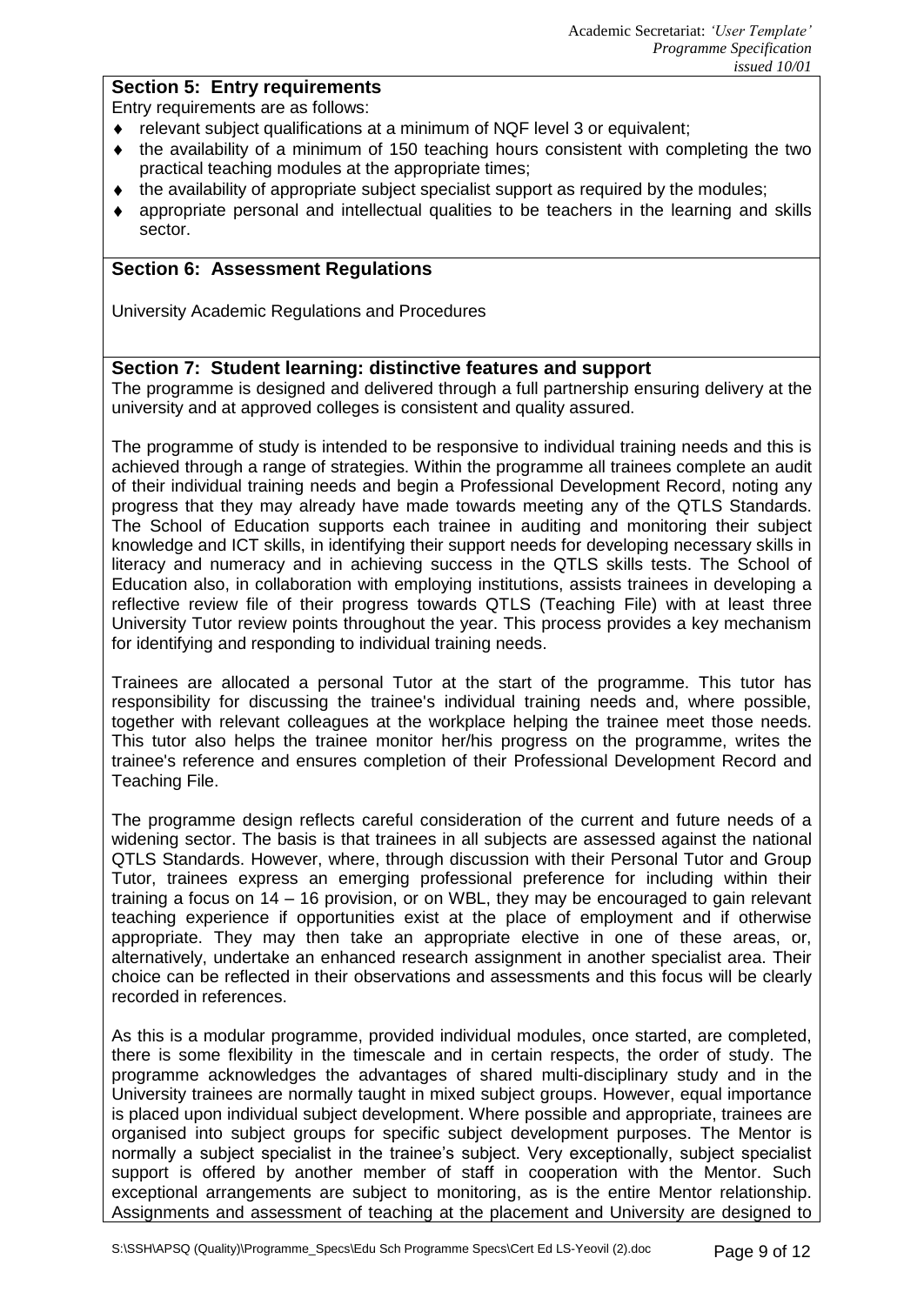promote individual subject development. Mentors are asked to follow a schedule which ensures they return regularly in tutorials to subject specialist issues and professional development. The Mentor is also asked to help the trainee receive a varied challenge in terms of subject, level and age range. Trainees are expected to work independently, individually or with others, on directed study and enquiry tasks, making use of on-line materials, in both environments.

In line with the University's Reading Strategy trainees are encouraged to make full use of print and electronic resources that are available to them through membership of the University. Trainees and teaching staff all have access to the University's electronic learning environment, UWEonline, and this is used extensively for unit information, resources and communication.

In all cases it is a characteristic of teaching and tutorial sessions that trainees' prior learning, understanding and concerns are drawn upon and addressed. Assessment requires trainees to draw upon a range of sources of evidence, including their individual prior and current experience. Structured guidance is given about writing at an appropriate level for assessment purposes.

All elements of the Programme Handbook are clearly cross-referenced with the LLUK Core Units and thus the QTLS Standards.

In addition to the support described above all trainees will have access to the ICT and resource facilities within the School of Education and all facilities described in the University Student Handbook including the relevant Student Adviser. Whilst away from the University or other providing institution, trainees have access to all library facilities for students at a distance and a distance telephone counselling service. Through email and UWEonline they have regular electronic contact with their tutors and peers.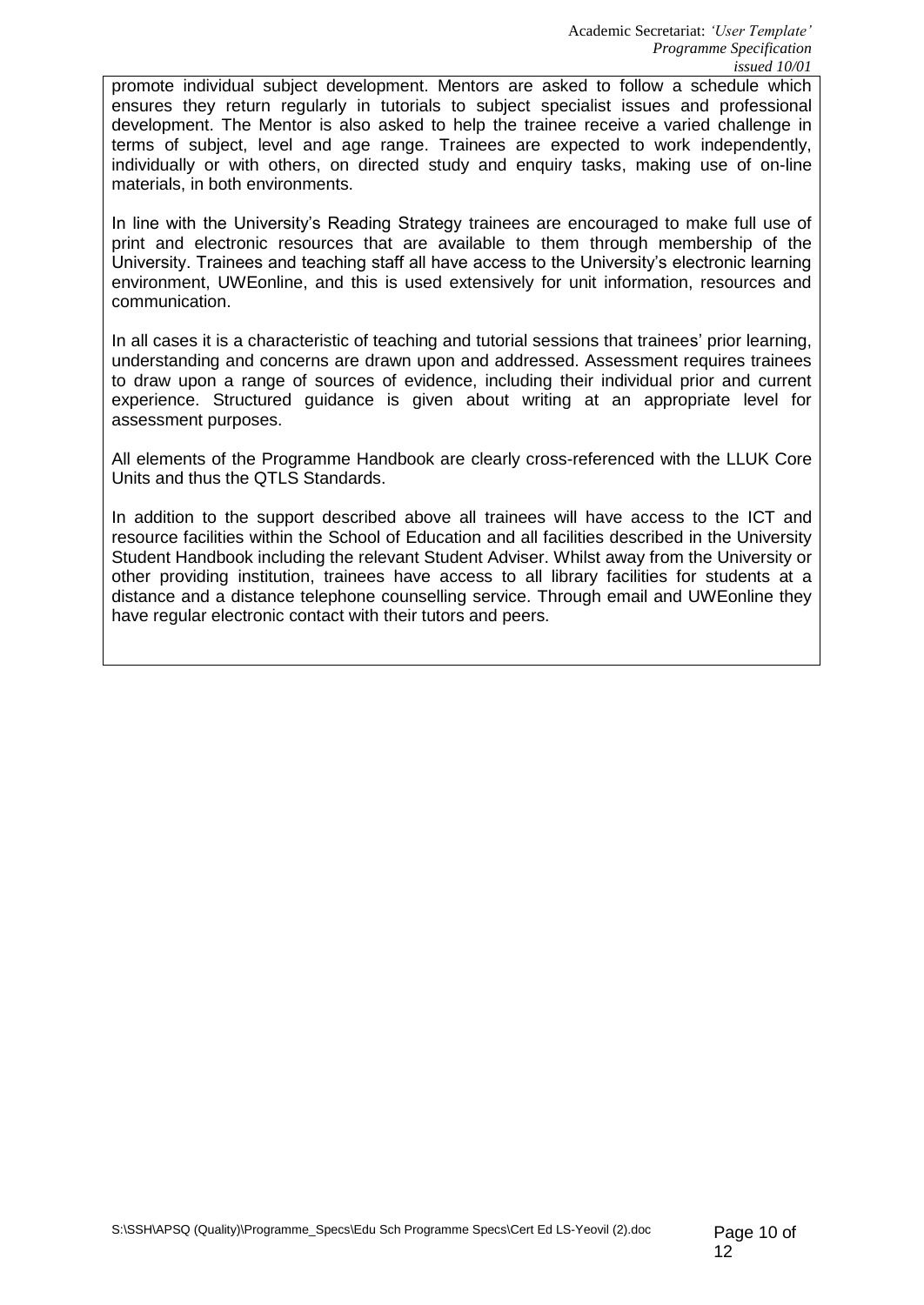## **Section 8 Reference points/benchmarks**

## **Subject/professional benchmarks**

- The programme is informed by the QAA benchmarks for Education Studies as demonstrated in Section 3 of this specification.
- The programme is compliant with the LLUK requirements for Initial Teacher Training in the Learning and Skills Sector and makes explicit reference to the Secretary of State's *New Overarching Professional Standards for Teachers, Tutors and Trainers in the Lifelong Learning Sector* (LLUK 2007).
- The programme is underpinned by the six domains of these Standards as well as the five key outcomes for children and young people identified in Every Child Matters and amplified in Youth Matters and Common Core for Children's Workforce.
- The programme takes note of relevant legislation including the Children Act 2004, the Disability Discrimination Acts 1995 and 2005, special educational needs provisions in the Education Act 1996 and associated SEN code of practice (DfES 2001), the Race Relations Act 1976 as amended by the Race Relations (Amendment) Act 2000, associated Race Equality Duty and the guidance of safeguarding children in education (DfES 2004).

### **University teaching and learning policies**

- The programme has been developed in the context of the University policies on teaching, learning and assessment and explicitly meets the requirements set out therein.
- The focus on reflective pedagogy, underpinned by values and based on evidence is commensurate with the approach to learning and teaching set out in the School of Education Statement of Pedagogic Principle.

### **Staff research projects**

School of Education staff are involved in research related to both substantive and methodological issues of relevance to the programme. Some examples of which include:

The adult learner Student voice and student participation Every Child Matters Teaching sensitive and controversial issues Textbook research – in particular representation of minority groups Community engagement of specialist schools Widening participation and raising achievement in disadvantaged contexts Emerging professional identities Developing models of ITT partnership Cognitive acceleration through science education The impact on raising achievement Mature student in Fe and HE Education and identify amongst the white urban middle class EU policy and lifelong learning The use of individual learning plans in FE teacher training The Basic Skills agenda Teaching and Learning Cultures in FE Young peoples' engagement in post-compulsory education in South Bristol

## **Employer interaction/feedback**

Regular employer interaction/feedback is central to the programme. The programme is designed and delivered at the university and other partner institutions. Regular interaction with employers occurs at programme management level, through Mentor and SMT training